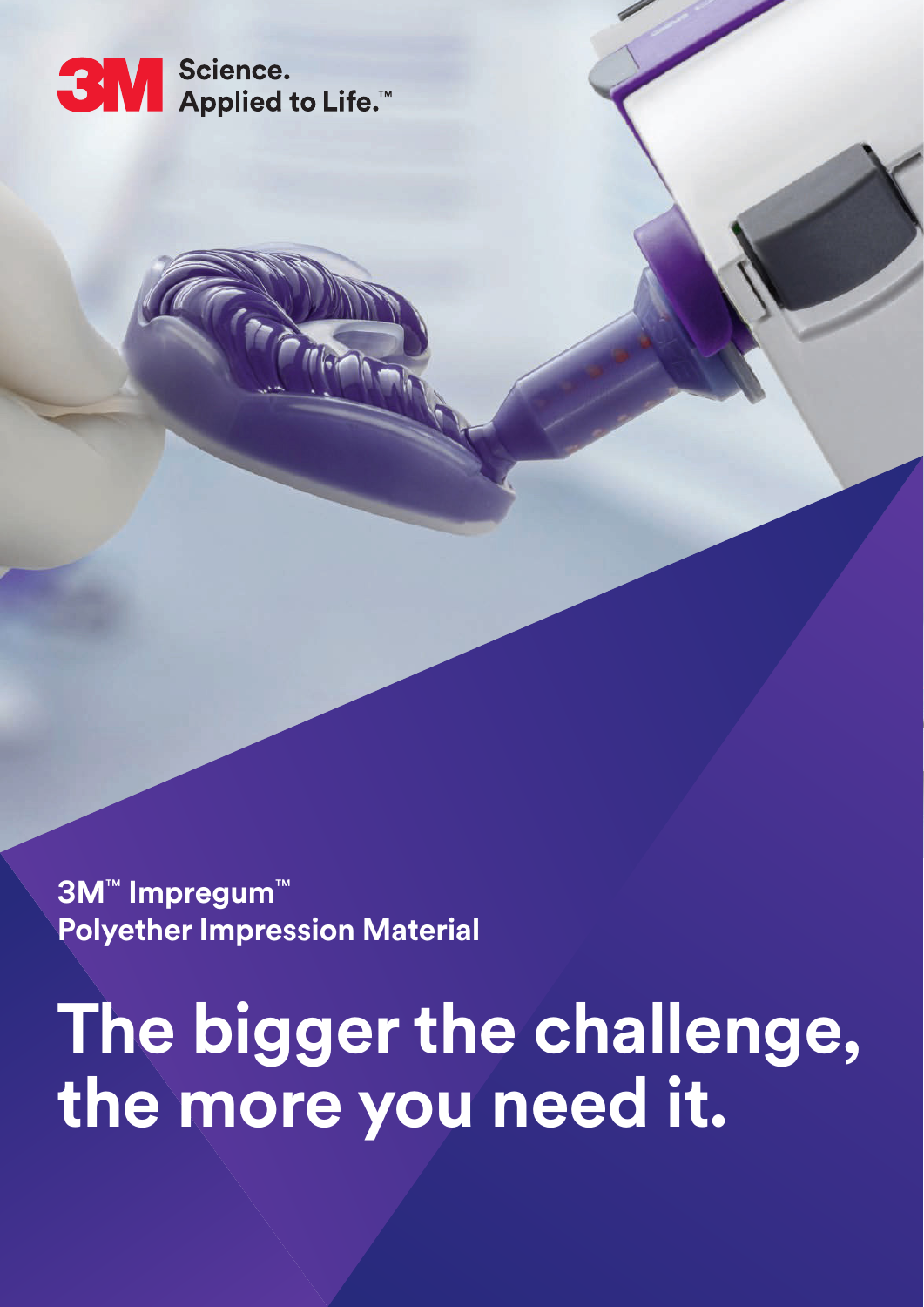

### **3M**™  **Impregum**™ **Polyether Impression Material**

**6 Impregum allows us to obtain<br>reproducible and reliable<br>impressions for crown,** reproducible and reliable impressions for crown, bridge and implant work. It's a very reliable material and the automated method of dispensing it means that each impression is homogeneous and accurate. Impregum is my gold standard for implant impressions. "

> **Dr Nilesh Parmar** BDS (Lond) MSc (ProsthDent) MSc (ImpDent) Cert.Ortho Parmar Dental and Sparkly Smile

C The flow properties are<br>
excellent and it has exce<br>
rigidity especially impor excellent and it has excellent rigidity especially important for Implant prosthetics and prosthodontics. ,,

#### **Prof Paul Tipton**

BDS MSc DGDP RCS Tipton Training Ltd Visiting Professor of Cosmetic & Restorative Dentistry, City of London Dental School

SC Polyether materials are<br>
preferred due to their<br>
hydrophilicity and low<br>
of bubblis a Municipal preferred due to their

hydrophilicity and low chance of bubbling. My dental technician favours Impregum as it produces high rates of success. I only use polyether materials in my practice. "

#### **Dr Michael Gregory** BDS

MG Dental Care & clinical tutor at Bristol Dental School

### **Accuracy**

The UK's only true polyether material meets the most demanding of challenges. The intrinsic hydrophilicity, excellent flow properties and 'snap set' characteristics contribute to the material's extremely precise detail reproduction.<sup>1</sup>

# **Void-free**

Thanks to its unique moisture tolerance, Impregum polyether impression material displaces blood and saliva right from the first contact with tissue, resulting in excellent detail reproduction and void-free impressions.<sup>2</sup>

# **Confidence**

Surveys prove highest recommendation rate from labs for Impregum polyether impression material in the US and Europe. Saves your time and money with outstandingly precise impressions on the first take and increases efficiency between you and your lab.<sup>3</sup>

# **Complex cases**

Impregum polyether impression material's unique features provide pinpoint precision and the control you need for challenging tasks like implant impressions. The material's ultimate rigidity ensures the coping stays in place, so you can be sure the implant will be precisely positioned in the mouth.4

### **Impregum polyether material is ideal for:**

- Multiple-unit cases
- Implant impressions
- $\triangleright$  Compromised patients with poor gingival health where it is hard to control moisture

Complicity, simplicity it an outstanding mate<br>for impressions of tea it an outstanding ma for impressions of te

#### **Dr Akit Patel BDS MFDS RCS MClinDe**

Specialist Prosthodontist Perlan Specialist Dental C and Eastman Dental Instit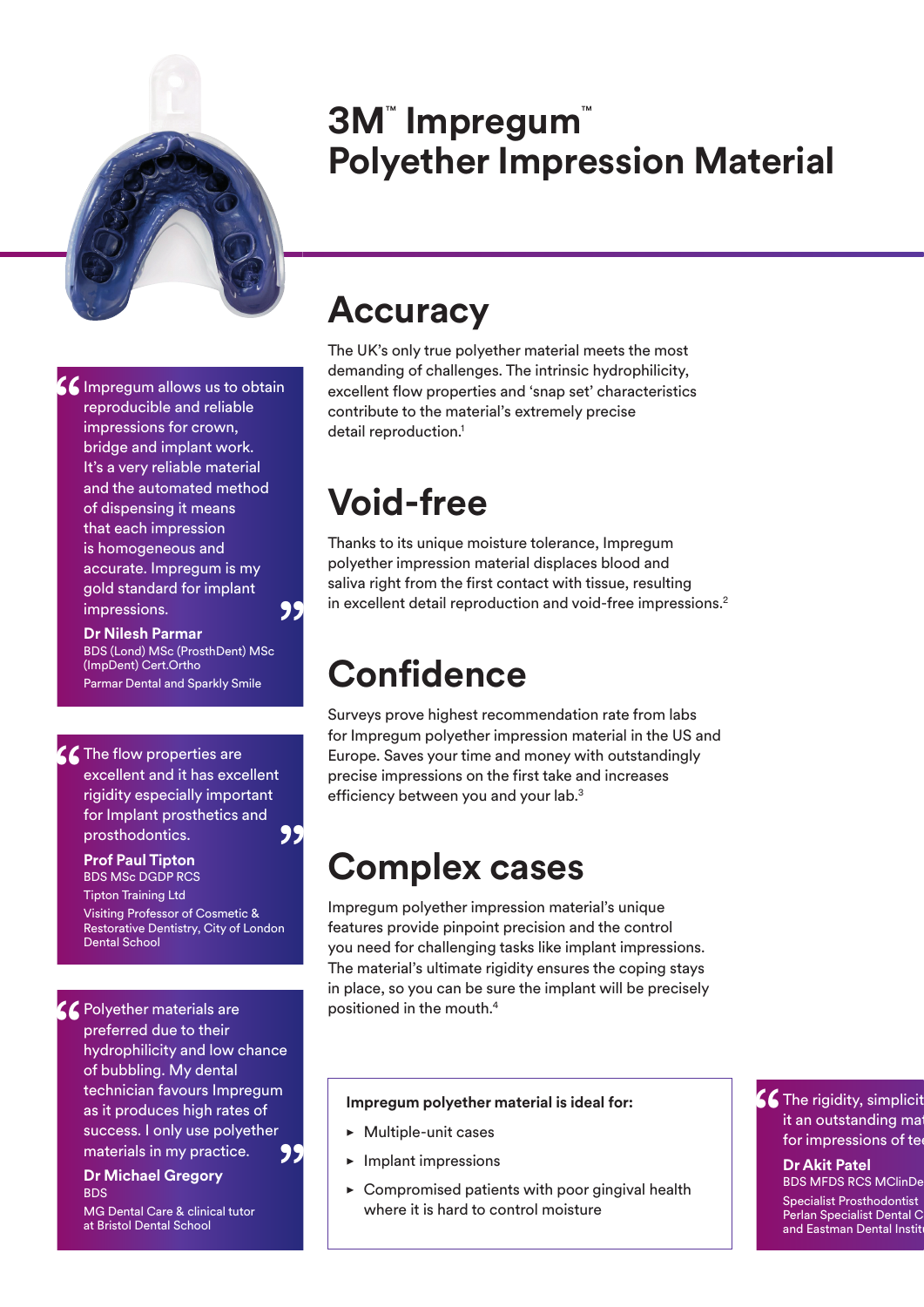### **Gain control over the whole impressioning procedure with 3M impression solutions**



Retract using 3M™ Astringent Retraction Paste capsules – experience a faster, gentler way to retract gingival tissue and



### **3M**™  **Intra-oral Syringe**

More precision, less waste, easier handling: the intra-oral syringe features all you can wish for to prepare an accurate and flawless impression.

y and hydrophilicity of Impregum makes terial and therefore my number one choice eth and implants.

nt (Pros) MRD RCS





Syringe wash material precisely using easy-to-handle 3M™ Intra-oral Syringes. Just fill, flip, and start syringing. Alternatively, the syringe can be prefilled up to 12 hours in advance without the material setting, reducing stress about procedure timing.



Make high-quality impressions using 3M™ impression materials together with the 3M™ Pentamix™ 3 Automatic Mixing Unit: and ready-to-use 3M™ Impression Trays which do not require an extra tray adhesive, saving valuable preparation time.







CC The results of Impregum Penta<br>
soft polyether impression<br>
material are fantastic.<br>
99 soft polyether impression material are fantastic.

**Dr Thomas Taha** BDS (Qub) MJDF RCS (Eng) Gardens Dental Centre



Photo: Dr Akit Patel

K No other impression material has the stability, accuracy and level of details as Impregum Penta. 99 material are fantastic.<br>
Dr Thomas Taha<br>
BDS (Qub) MJDF RCS (Eng)<br>
Gardens Dental Centre<br>
BDS BS BS (Hons)<br>
BDS BS BS (Hons)

**Dr Adyl Asani** BDS BSc (Hons) TwentyOne Dental Clinic